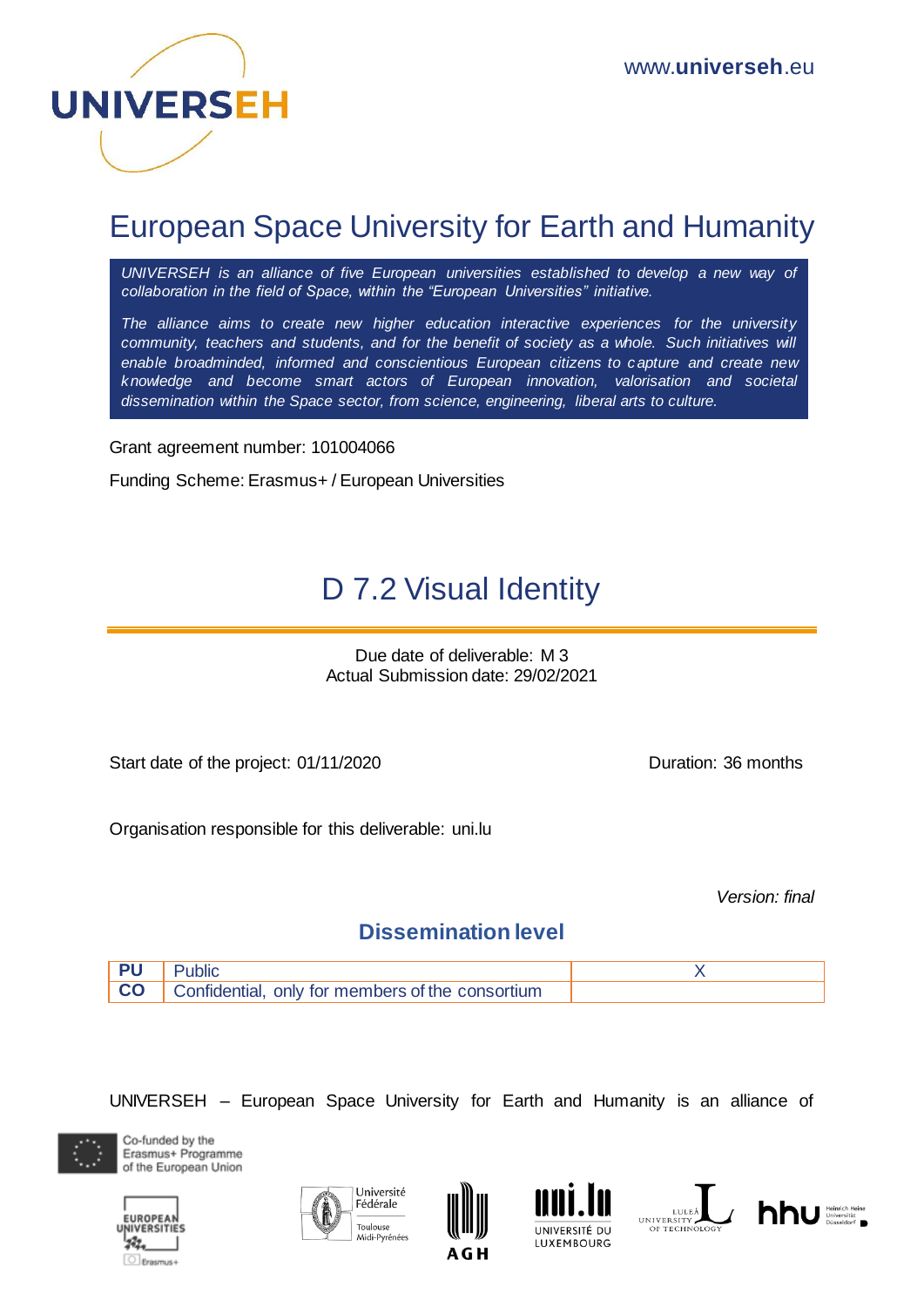

## **Document History**

| <b>Version Date</b> | Author                  | <b>Partner</b> | <b>Summary of main changes</b> |
|---------------------|-------------------------|----------------|--------------------------------|
| 1.0                 | 26/01/21 Hélène Gentils | UТ             |                                |
|                     |                         |                |                                |
|                     |                         |                |                                |
|                     |                         |                |                                |

### **Summary**

| $\bullet$ |  |
|-----------|--|
| $\bullet$ |  |
| $\bullet$ |  |
| $\bullet$ |  |
|           |  |
| $\bullet$ |  |
| $\bullet$ |  |
|           |  |

UNIVERSEH – European Space University for Earth and Humanity is an alliance of











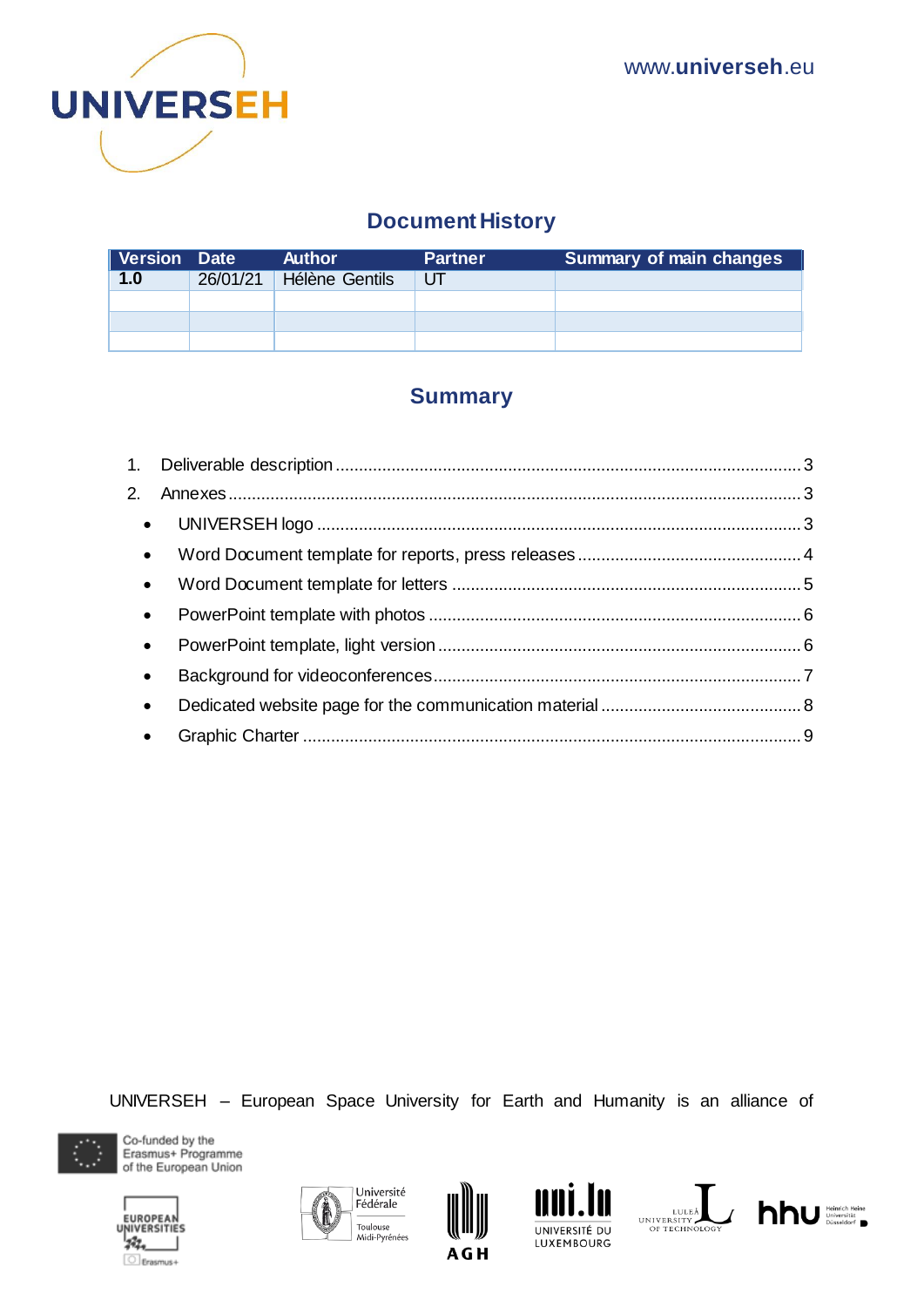

#### **1. Deliverable description**

<span id="page-2-0"></span>A distinct and original visual identity has been created to convey a familiar and consistent image of the project to the external audience.

An initial logo had been created for the submission of the project and improved for the implementation. Word document templates for reports, press releases and letters, as well as PowerPoint templates with photos and a light version for email sends have been designed. A UNIVERSEH background for video conferences has also been created.

A fully detailed graphic charter provides all the users with information to use the visual identity.

All the documents have been made available on a specific website page dedicated to communication material for the consortium.

Finally, all partners have been reminded during the Kick Off meeting of the communication obligations related to the Erasmus+ funding for the UNIVERSEH project and thus will ensure the visibility of EU funding using the correct logo and text.

#### <span id="page-2-1"></span>**2. Annexes**

<span id="page-2-2"></span>**UNIVERSEH logo**



UNIVERSEH – European Space University for Earth and Humanity is an alliance of













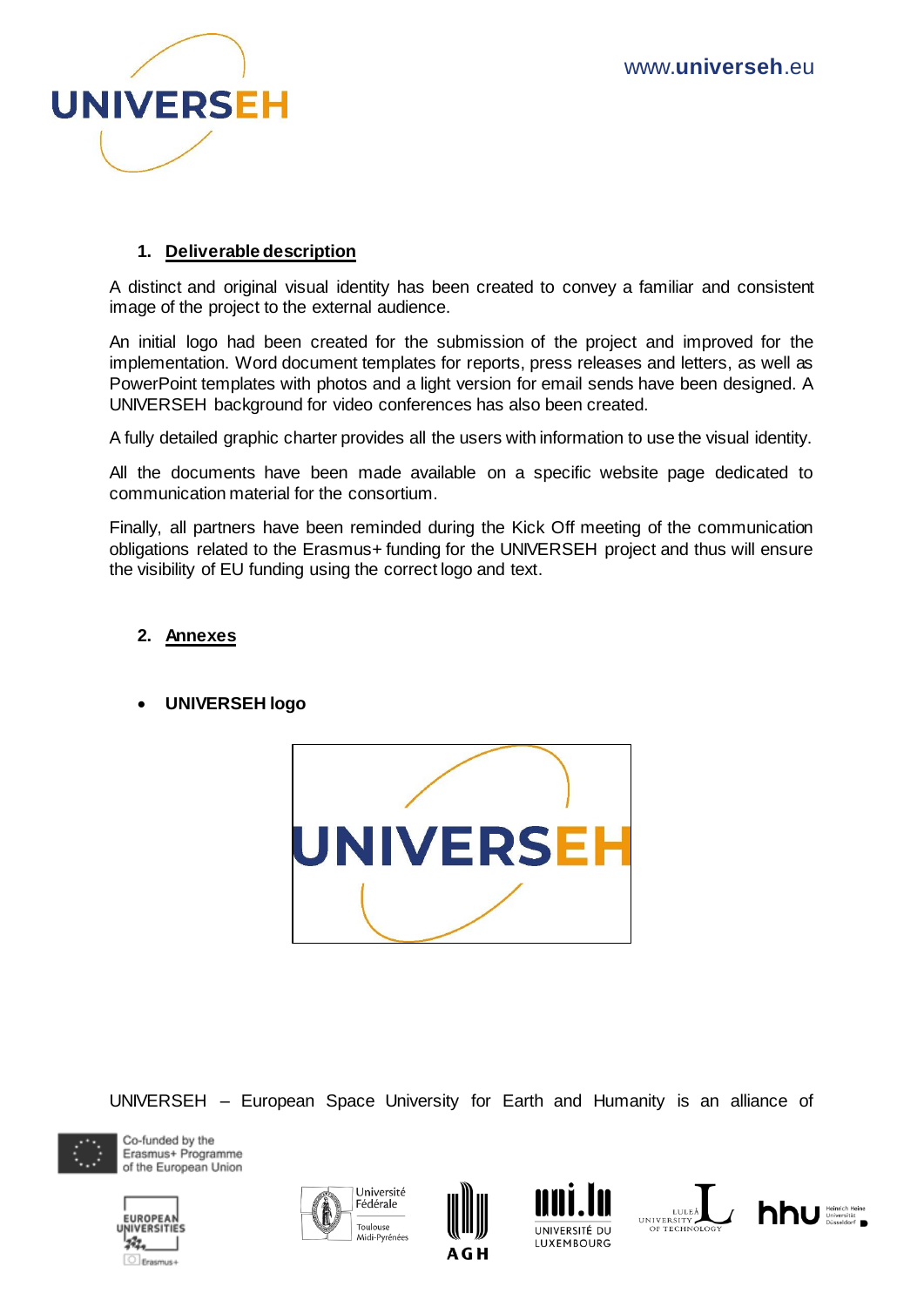

<span id="page-3-0"></span>**Word Document template for reports, press releases**



UNIVERSEH – European Space University for Earth and Humanity is an alliance of













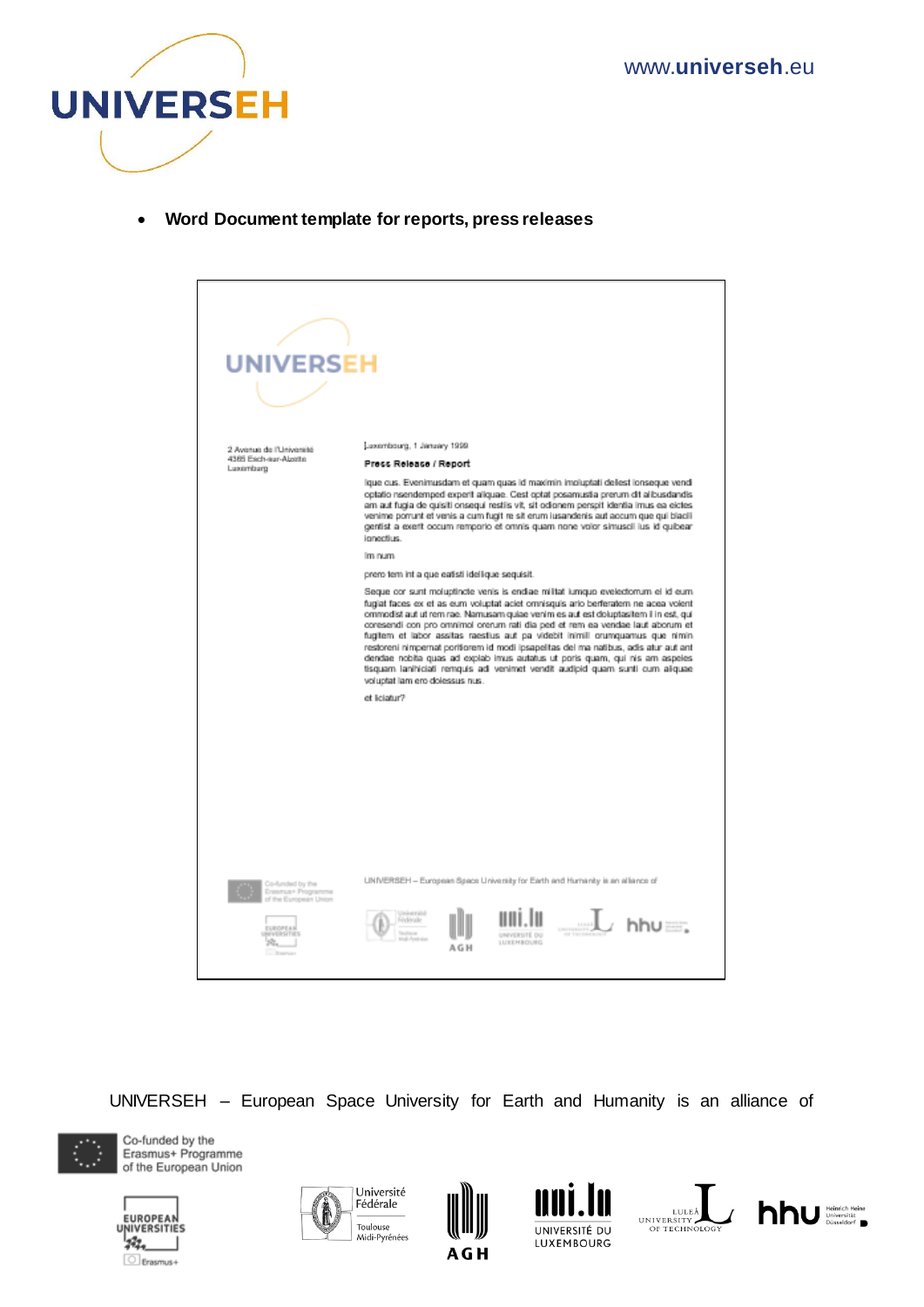

<span id="page-4-0"></span>**Word Document template for letters** 

| <b>UNIVERSEH</b>                                                    |                                                                                                                                                                                           | TO:<br>Mr RUIZ Ismael<br>5. rue Valèrie Strecker-Steffen<br>3251 Bettembourg<br>Luxembourg                                                                                                                                                                                                                                                                                                                                                                                                                                                                                                                                                                                                                                                                                                                                                                                                                                                                                                                                                                                                                                          |
|---------------------------------------------------------------------|-------------------------------------------------------------------------------------------------------------------------------------------------------------------------------------------|-------------------------------------------------------------------------------------------------------------------------------------------------------------------------------------------------------------------------------------------------------------------------------------------------------------------------------------------------------------------------------------------------------------------------------------------------------------------------------------------------------------------------------------------------------------------------------------------------------------------------------------------------------------------------------------------------------------------------------------------------------------------------------------------------------------------------------------------------------------------------------------------------------------------------------------------------------------------------------------------------------------------------------------------------------------------------------------------------------------------------------------|
| 2 Avenue de l'Université<br>4385 Each-aur-Abatte<br>Luxemburg       | Luxembourg, 1 January 1999<br>Dear Mr. Tomaso<br>ionectius.<br>Im num<br>prero tem int a que eatisti idellique sequisit.<br>voluptat lam ero dolessus nus.<br>et liciatur?<br>John Powell | ique cus. Evenimusdam et quam quas id maximin imoluptati delest ionseque vendi<br>optatio nsendemped experit aliquae. Cest optat posamustia prerum dit alibusdandis<br>am aut fugia de quisiti onsegui restiis vit, sit odionem perspit identia imus ea eicles<br>venime porrunt et venis a cum fugit re sit erum iusandenis aut accum que qui biacili<br>gentist a exert occum remporio et omnis quam none volor simuscil ius id quibear<br>Seque cor sunt moluptincte venis is endiae militat lumquo evelectorrum el id eum<br>fugiat faces ex et as eum voluptat aciet omnisquis ario berferatem ne acea volent<br>ommodist aut ut rem rae. Namusam quiae venim es aut est doluptasitem il in est, qui<br>coresendi con pro omnimol orerum rati dia ped et rem ea vendae laut aborum et<br>fugitem et labor assitas raestius aut pa videbit inimili orumquamus que nimin<br>restoreni nimpernat poritorem id modi ipsapelitas del ma natibus, adis atur aut anti<br>dendae nobita quas ad explab imus autatus ut poris quam, qui nis am aspeles<br>tisquam lanihiciati remquis adi venimet vendit audipid quam sunti cum aliquae |
| Co-funded by the<br>Ensemps Program<br>of that Elizabetakan Linizun | University Director<br>Gelérale                                                                                                                                                           | k Powell<br>UNIVERSEH - European Space University for Earth and Humanity is an alliance of<br><sub>.</sub> ∴…l hhu<br><b>INVERSITÉ DI</b><br>LETTERARCHES                                                                                                                                                                                                                                                                                                                                                                                                                                                                                                                                                                                                                                                                                                                                                                                                                                                                                                                                                                           |

UNIVERSEH – European Space University for Earth and Humanity is an alliance of













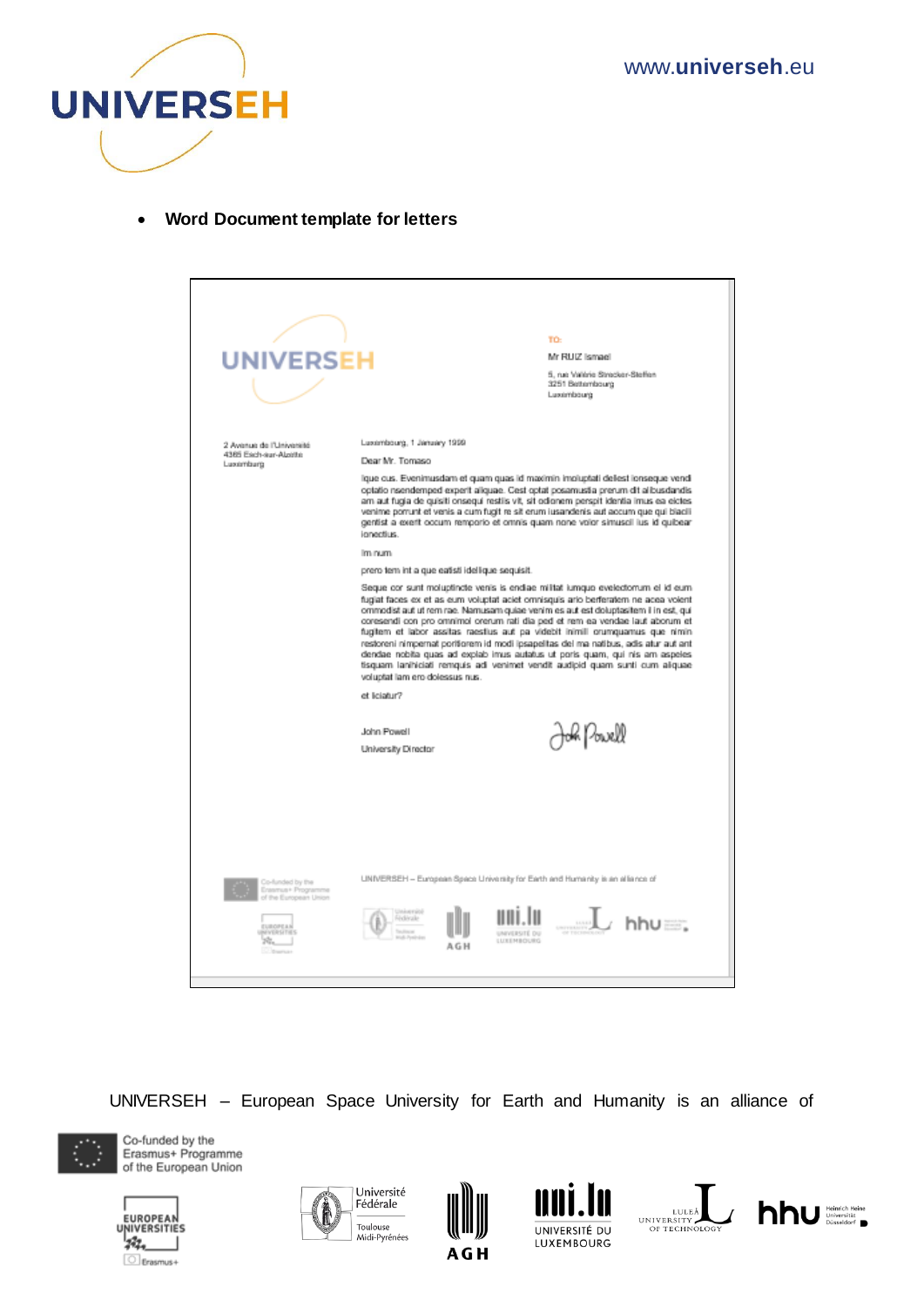www.**universeh**.eu



**PowerPoint template with photos** 

<span id="page-5-0"></span>

**PowerPoint template, light version** 

<span id="page-5-1"></span>

| <b>Mark Exceptionalists</b>             |                                                           |
|-----------------------------------------|-----------------------------------------------------------|
| 2<br>$01$ $\frac{1}{2}$                 | Title of the presentation<br>Subtitle of the presentation |
| 3<br><b>Medianik</b><br><b>COLORADO</b> | 01.10.2021                                                |
| 4<br><b>Mard Incolas</b><br>$-$         |                                                           |
| 5<br><b>TOANN' VOLU</b><br>医现在性结晶       | <b>UNIVERSEH</b>                                          |

UNIVERSEH – European Space University for Earth and Humanity is an alliance of











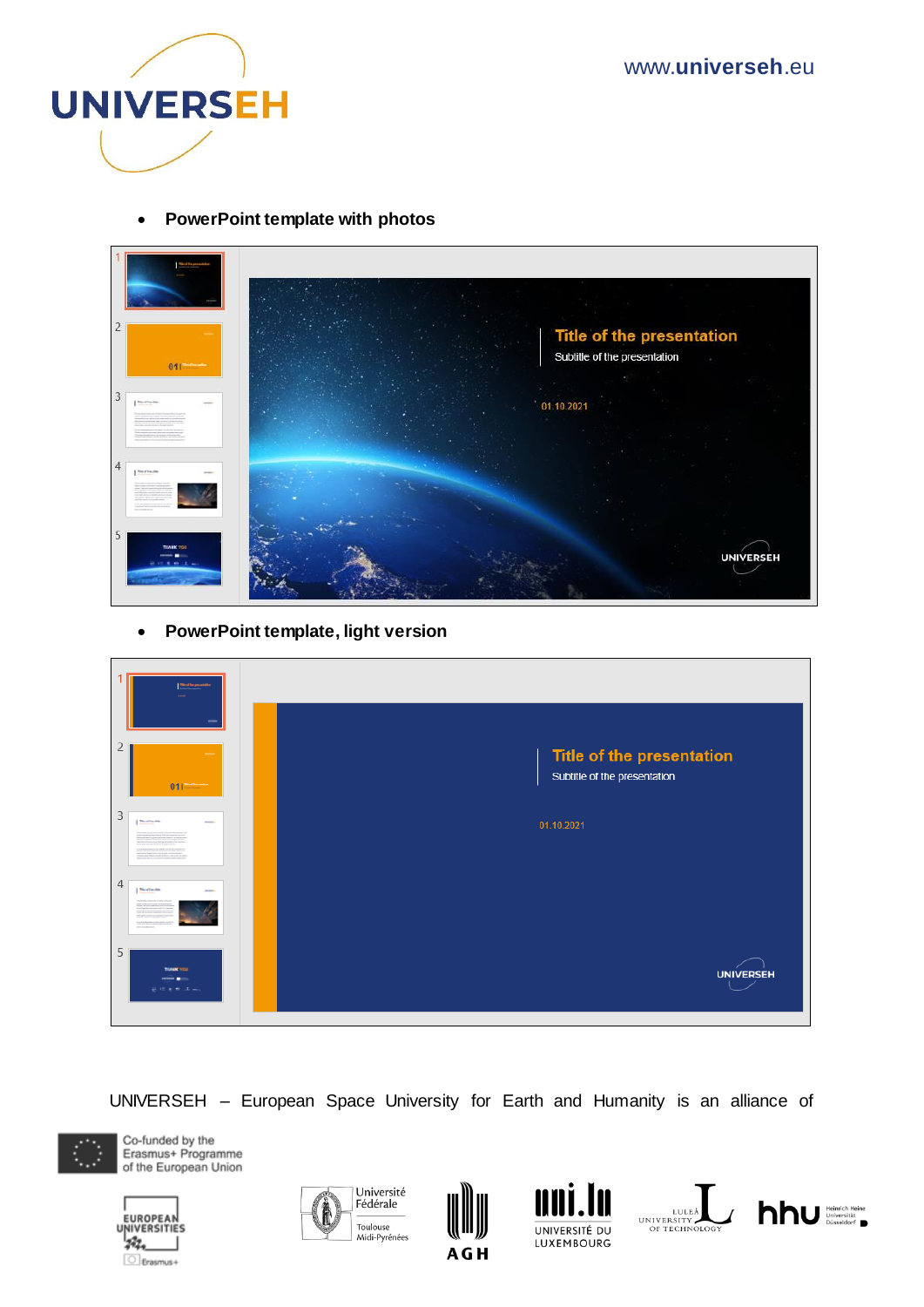

**Background for videoconferences**

<span id="page-6-0"></span>



An example of background use, during the kick off meeting of the project on the 14<sup>th</sup> of December.

UNIVERSEH – European Space University for Earth and Humanity is an alliance of













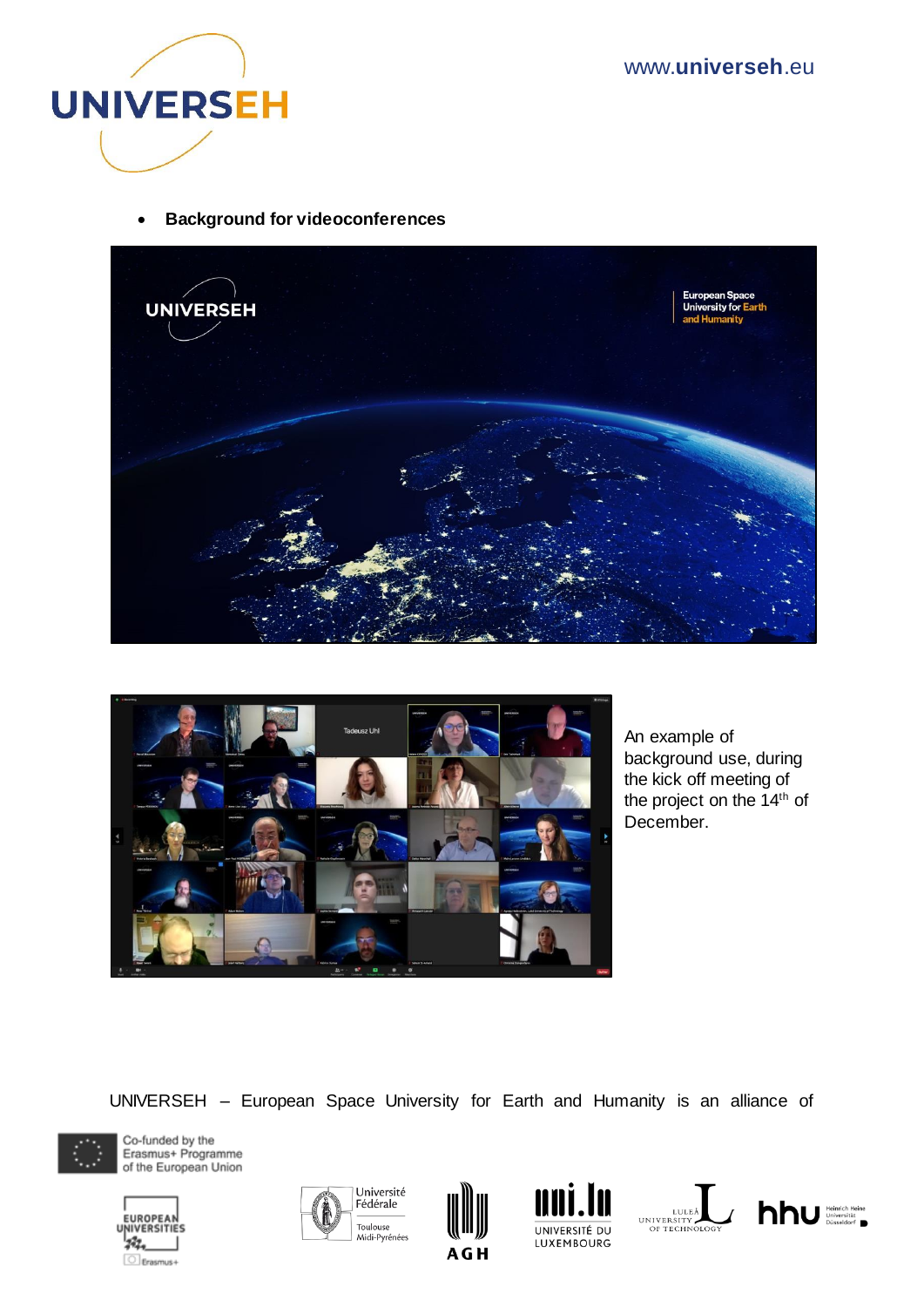

<span id="page-7-0"></span>**Dedicated website page for the communication material** 



UNIVERSEH – European Space University for Earth and Humanity is an alliance of













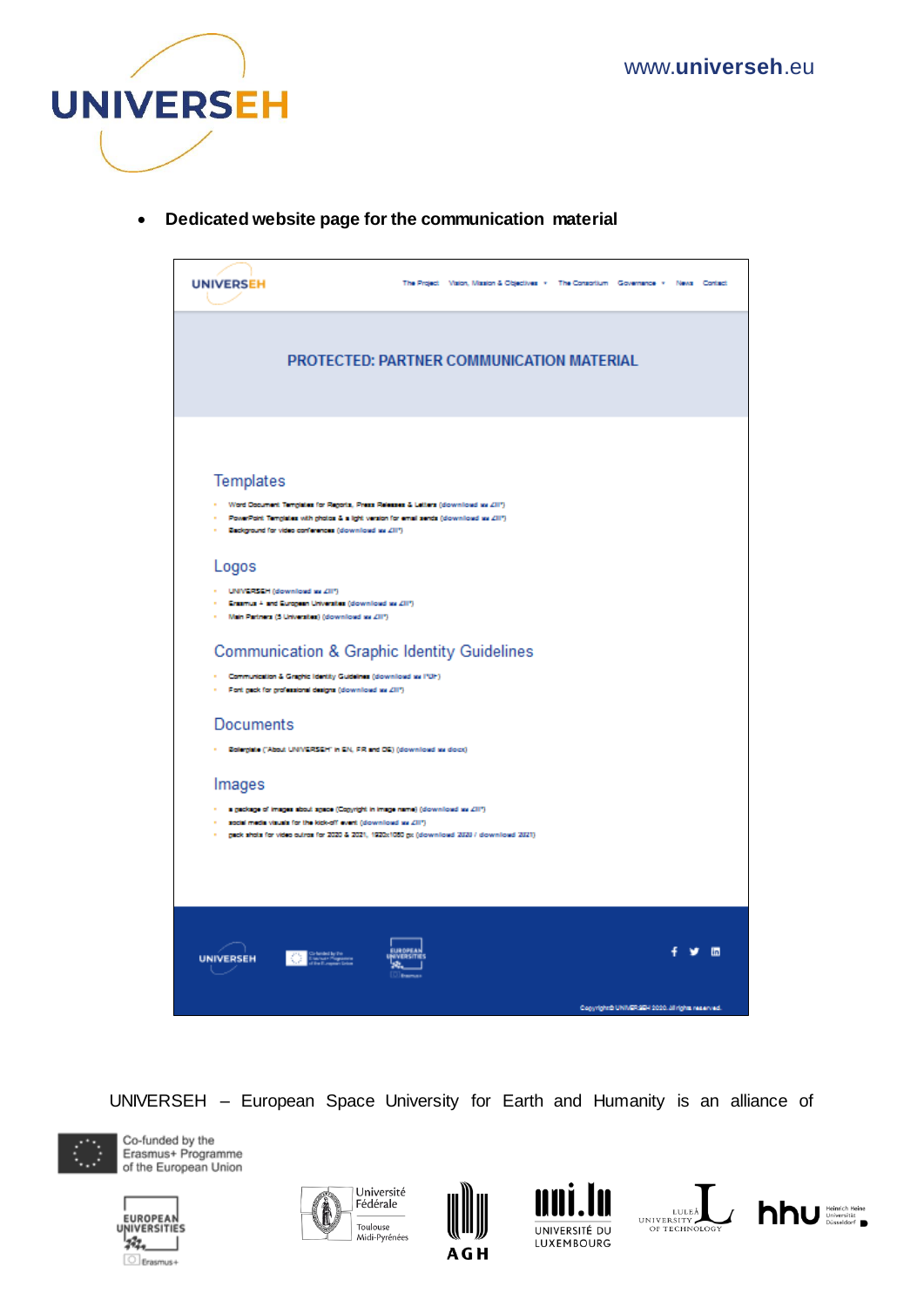www.**universeh**.eu



<span id="page-8-0"></span>**Graphic Charter**

UNIVERSEH – European Space University for Earth and Humanity is an alliance of













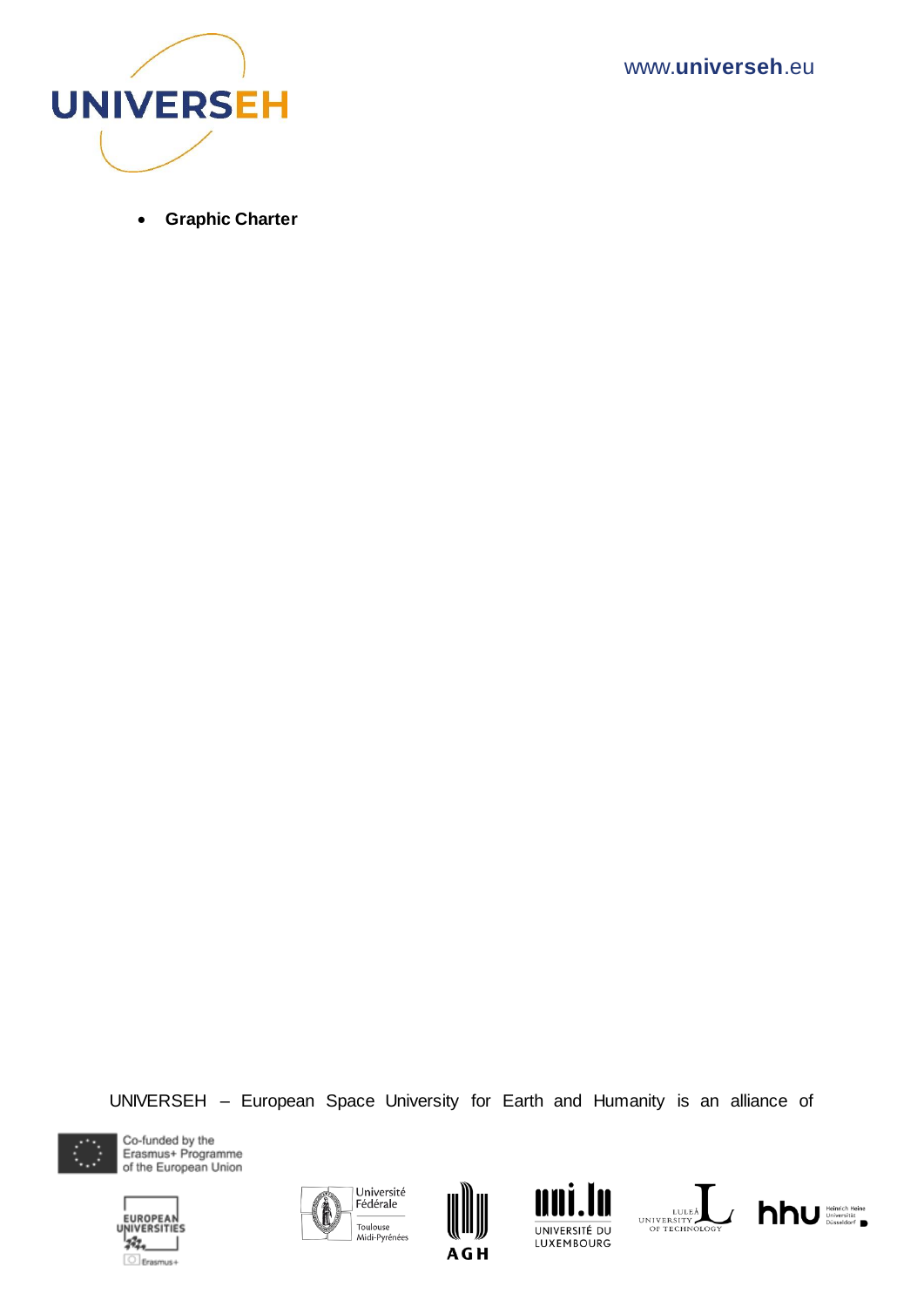

GRAPHIC CHARTER.**2020** VERSION 14.12.2020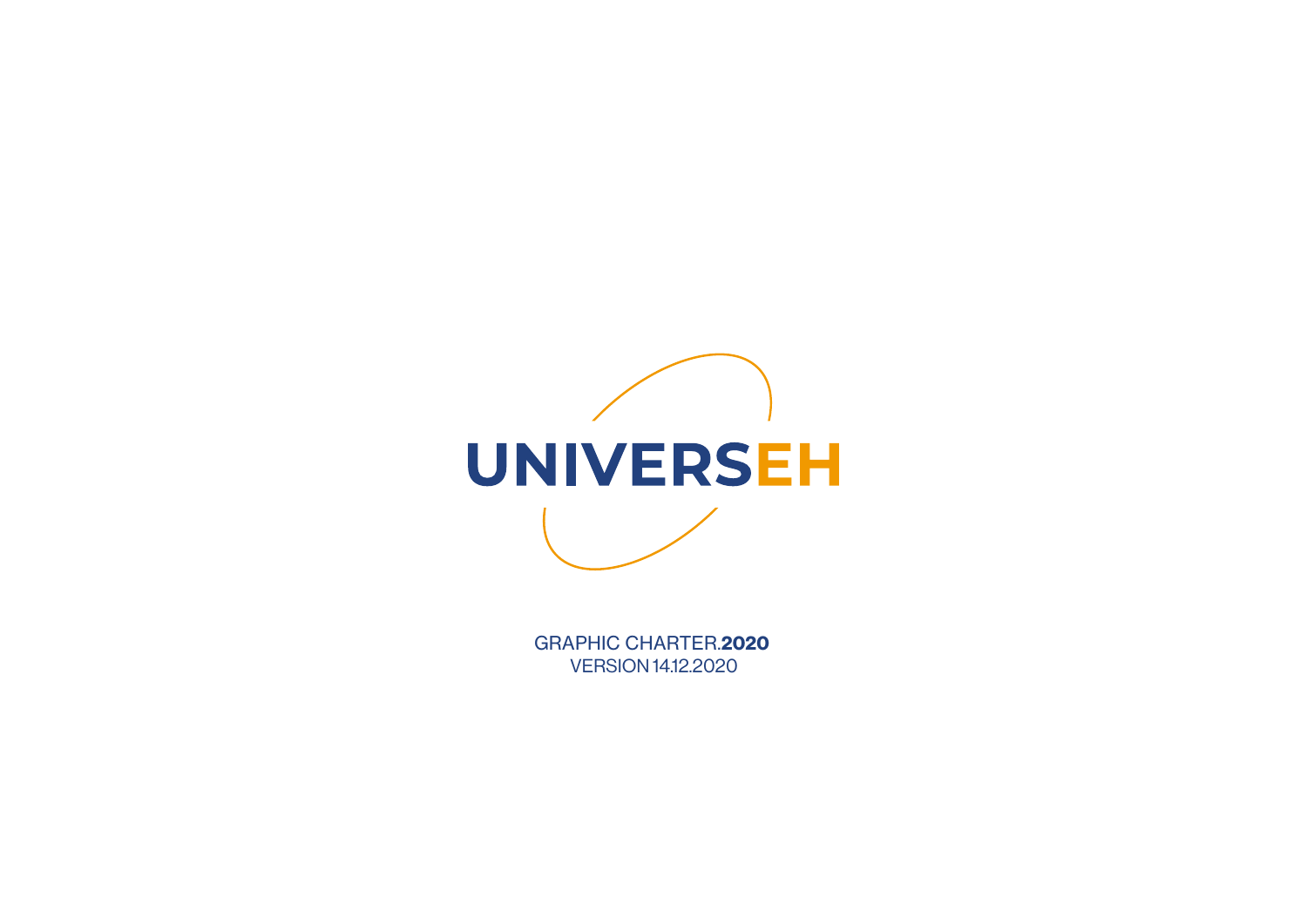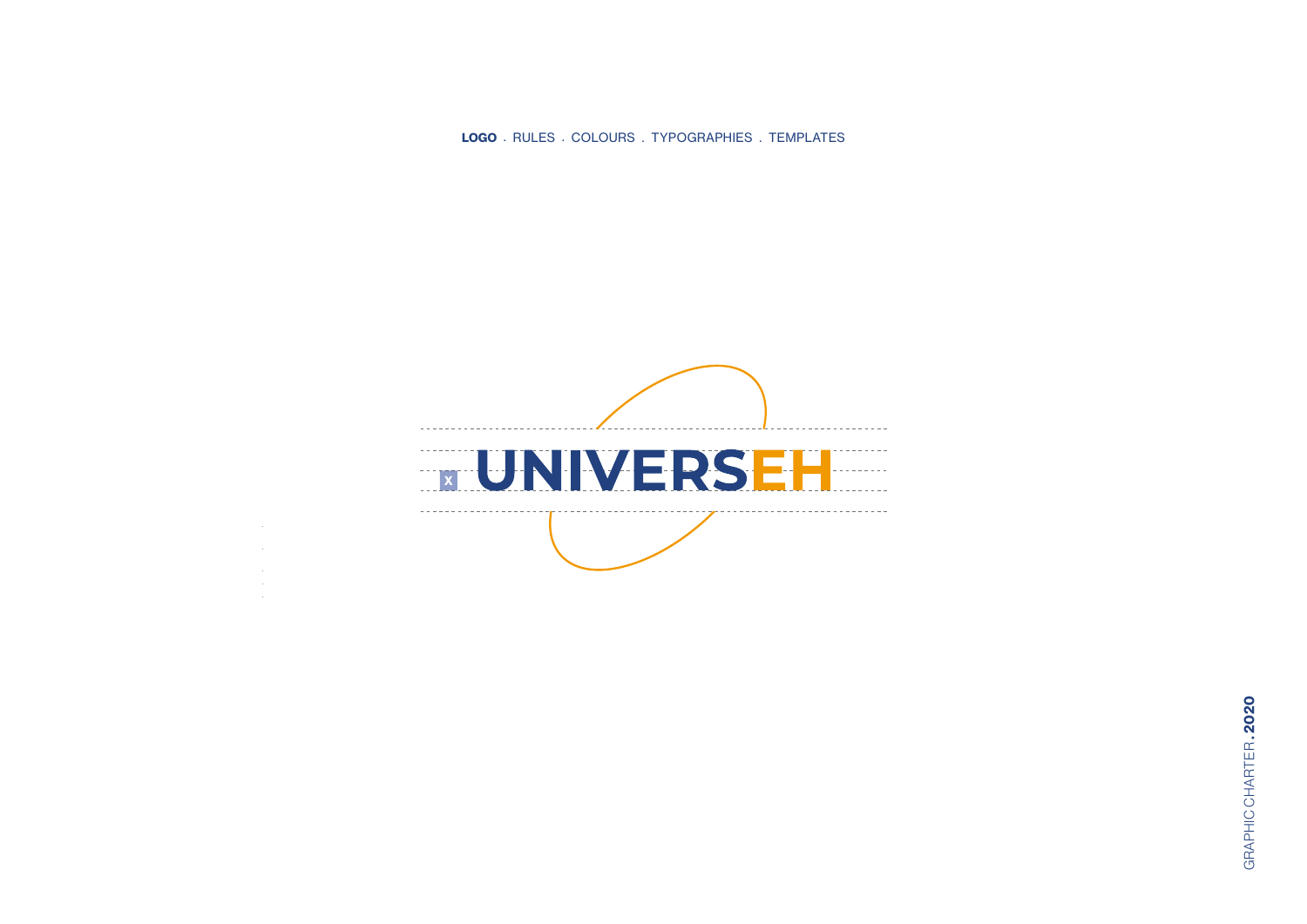

LOGO . **B&W VERSION** LOGO . **NEGATIVE VERSION** LOGO . **NEGATIVE IN B&W**





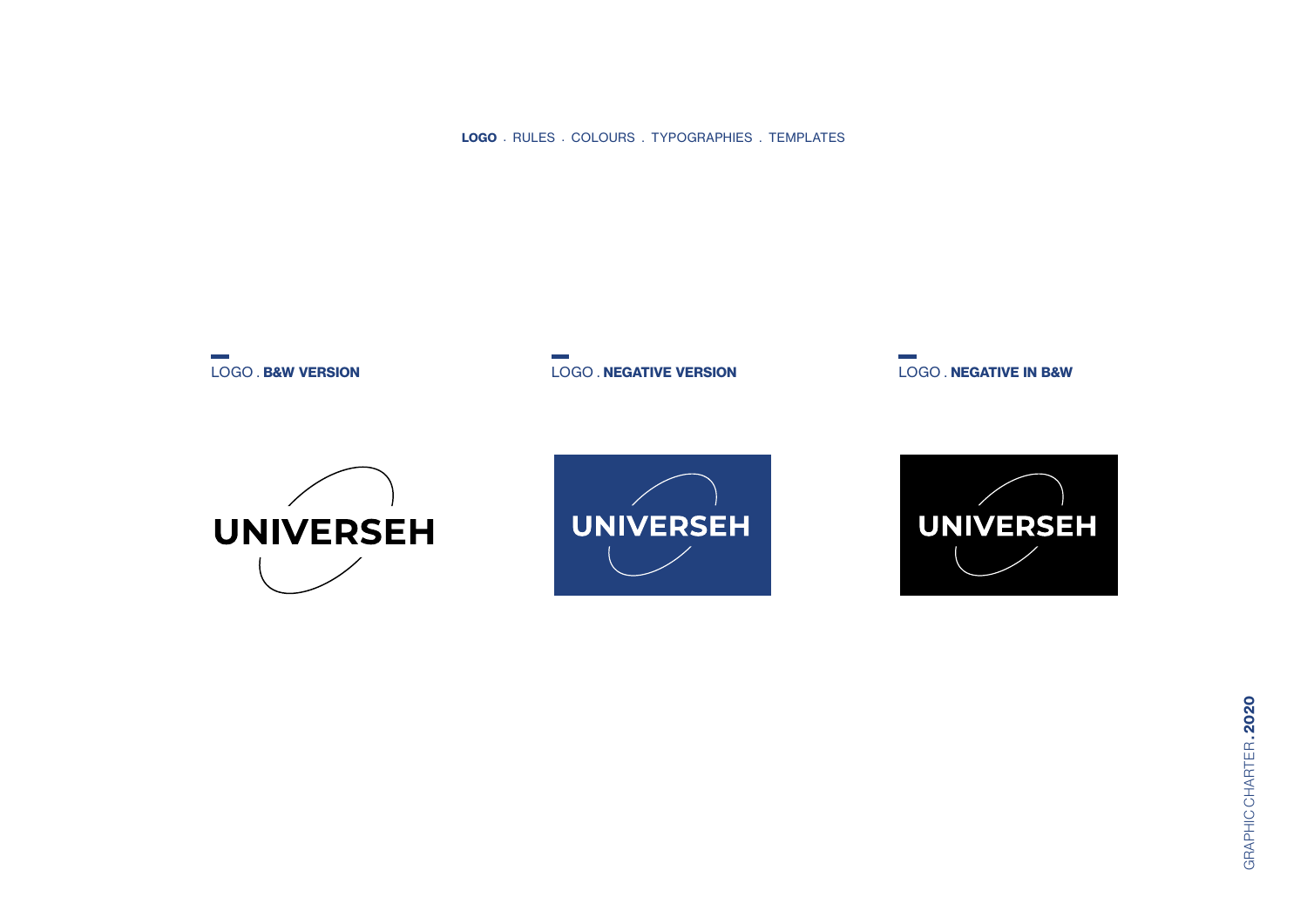



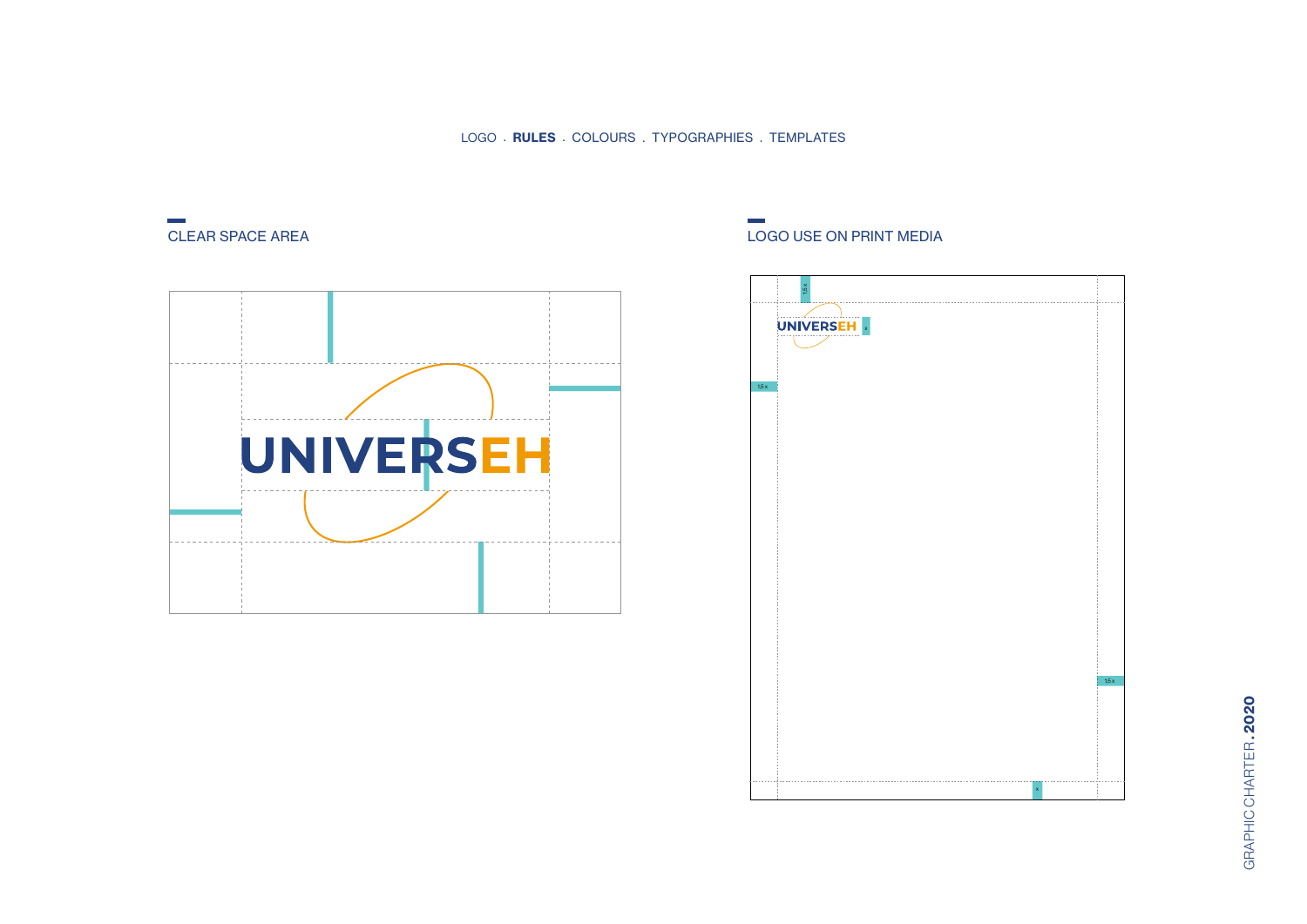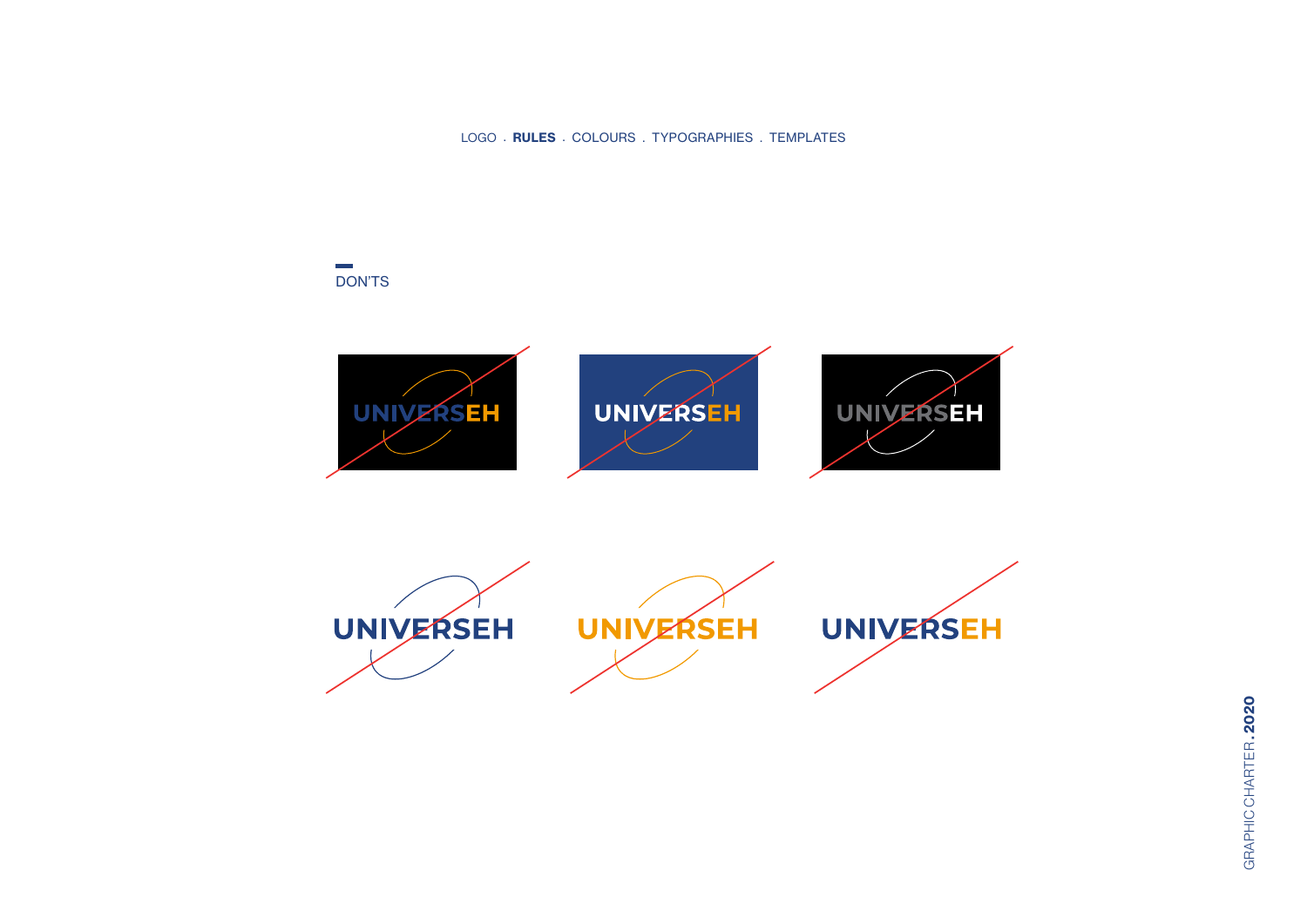#### PHOTO BACKGROUND RULES

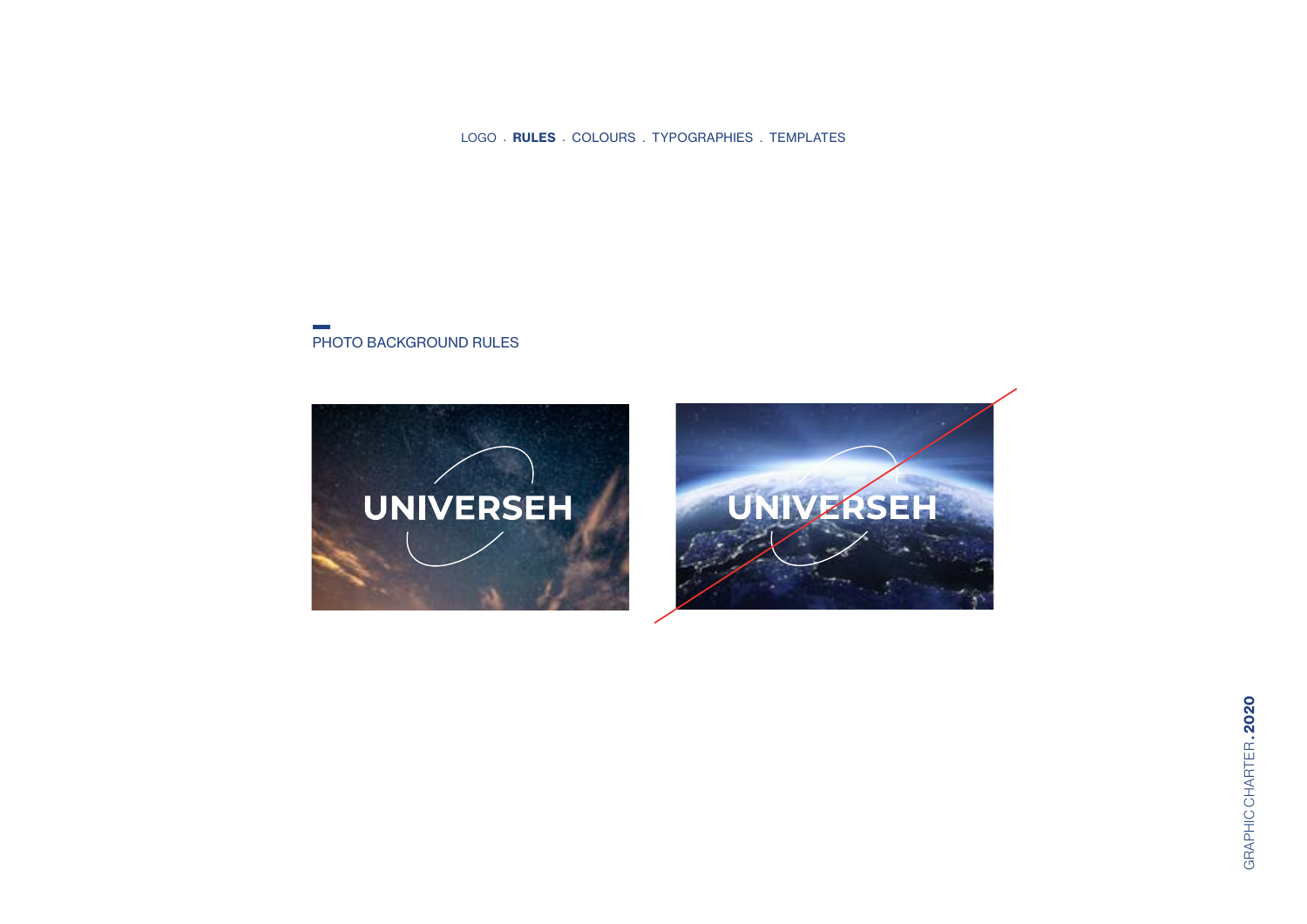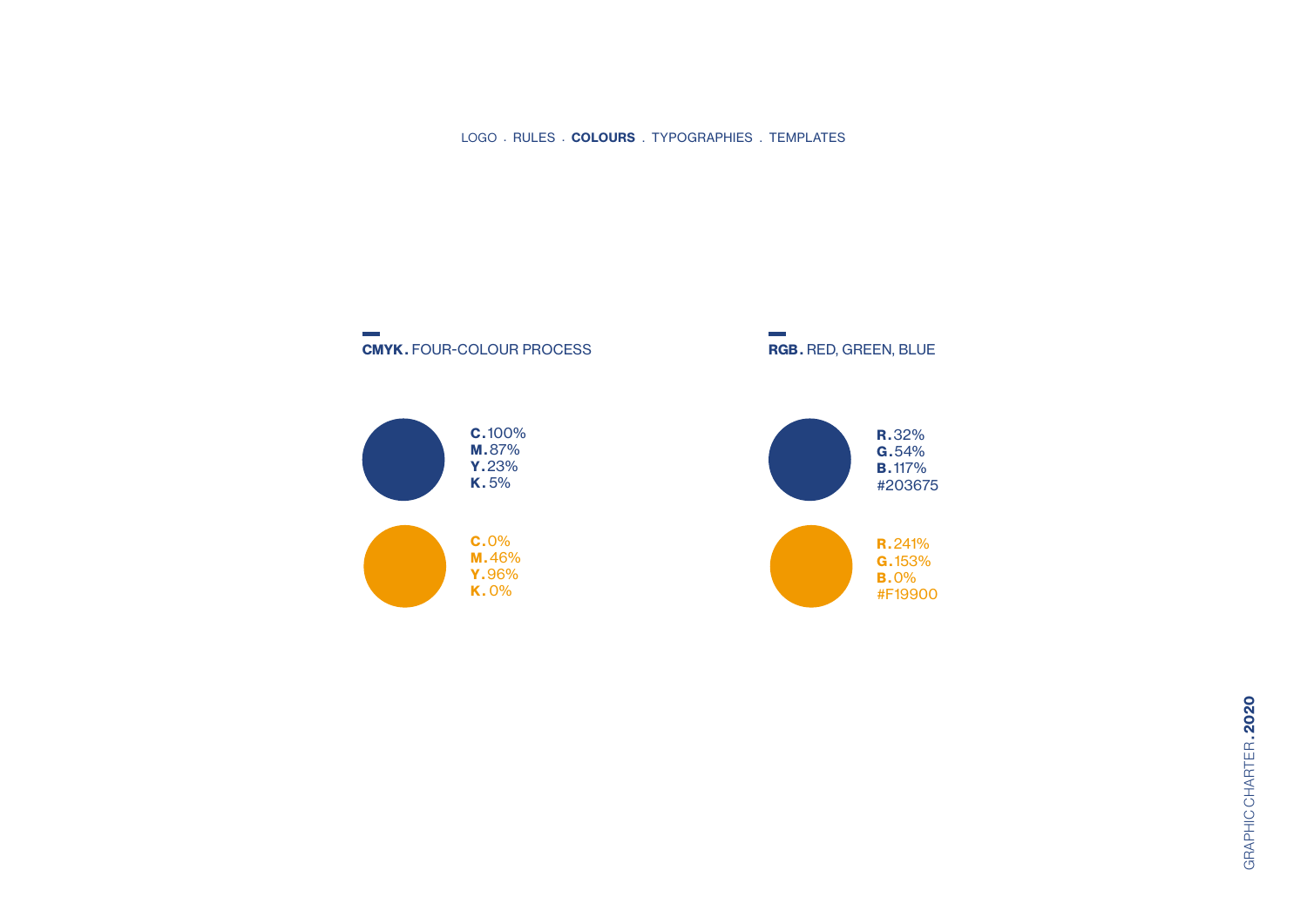**OPEN DOCUMENTS** to be used only in documents to be edited (PPT, Letterhead, Web, Email etc...)

TITLE & HEADINGS **Arial Bold**

Arial Regular BODY TEXT

**Aa**

|  |  |  | Aa Bb Cc Dd Ee Ff Gg Hh    |  |
|--|--|--|----------------------------|--|
|  |  |  | li Jj Kk Ll Mm Nn Oo Pp Qq |  |
|  |  |  | Rr Ss Tt Uu Vv Ww Xx Yy Zz |  |
|  |  |  | 01 02 03 04 05 06 07 08 09 |  |

Aa

|  |  |  |  | Aa Bb Cc Dd Ee Ff Gg Hh    |  |
|--|--|--|--|----------------------------|--|
|  |  |  |  | li Jj Kk Ll Mm Nn Oo Pp Qq |  |
|  |  |  |  | Rr Ss Tt Uu Vv Ww Xx Yy Zz |  |
|  |  |  |  | 01 02 03 04 05 06 07 08 09 |  |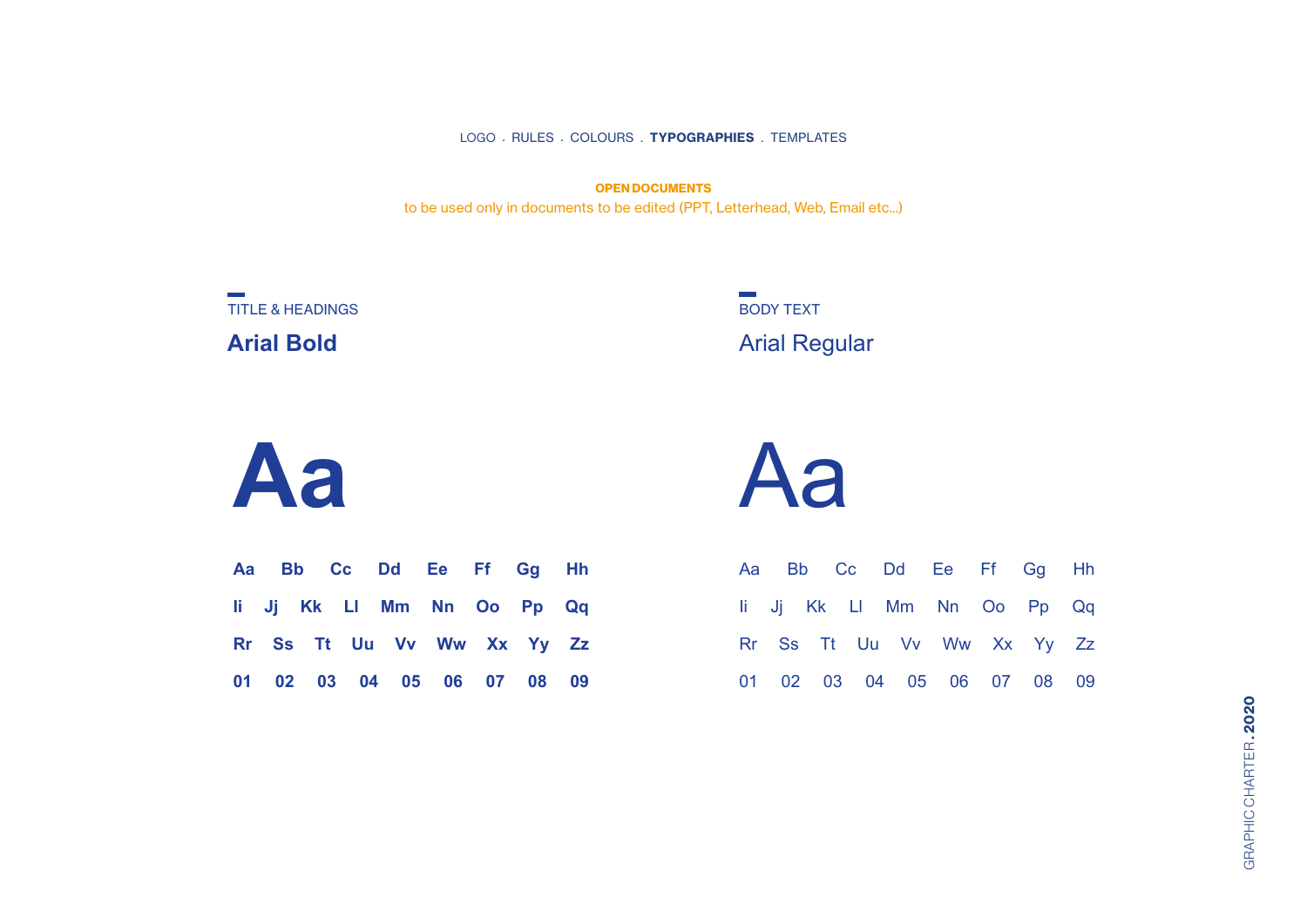for use in non-editable documents (Flyers, Brochures, etc...) **CLOSED DOCUMENTS**

TITLE & HEADINGS **Neue Haas Grotesk Display Pro Bold**

BODY TEXT

Neue Haas Grotesk Text Pro roman

# **Aa**

|  |  | Aa Bb Cc Dd Ee Ff Gg Hh    |  |  |
|--|--|----------------------------|--|--|
|  |  | li Jj Kk Ll Mm Nn Oo Pp Qq |  |  |
|  |  | Rr Ss Tt Uu Vv Ww Xx Yy Zz |  |  |
|  |  | 01 02 03 04 05 06 07 08 09 |  |  |

Aa

|  |  |  | Aa Bb Cc Dd Ee Ff Gg Hh    |  |
|--|--|--|----------------------------|--|
|  |  |  | li Jj Kk Ll Mm Nn Oo Pp Qq |  |
|  |  |  | Rr Ss Tt Uu Vv Ww Xx Yy Zz |  |
|  |  |  | 01 02 03 04 05 06 07 08 09 |  |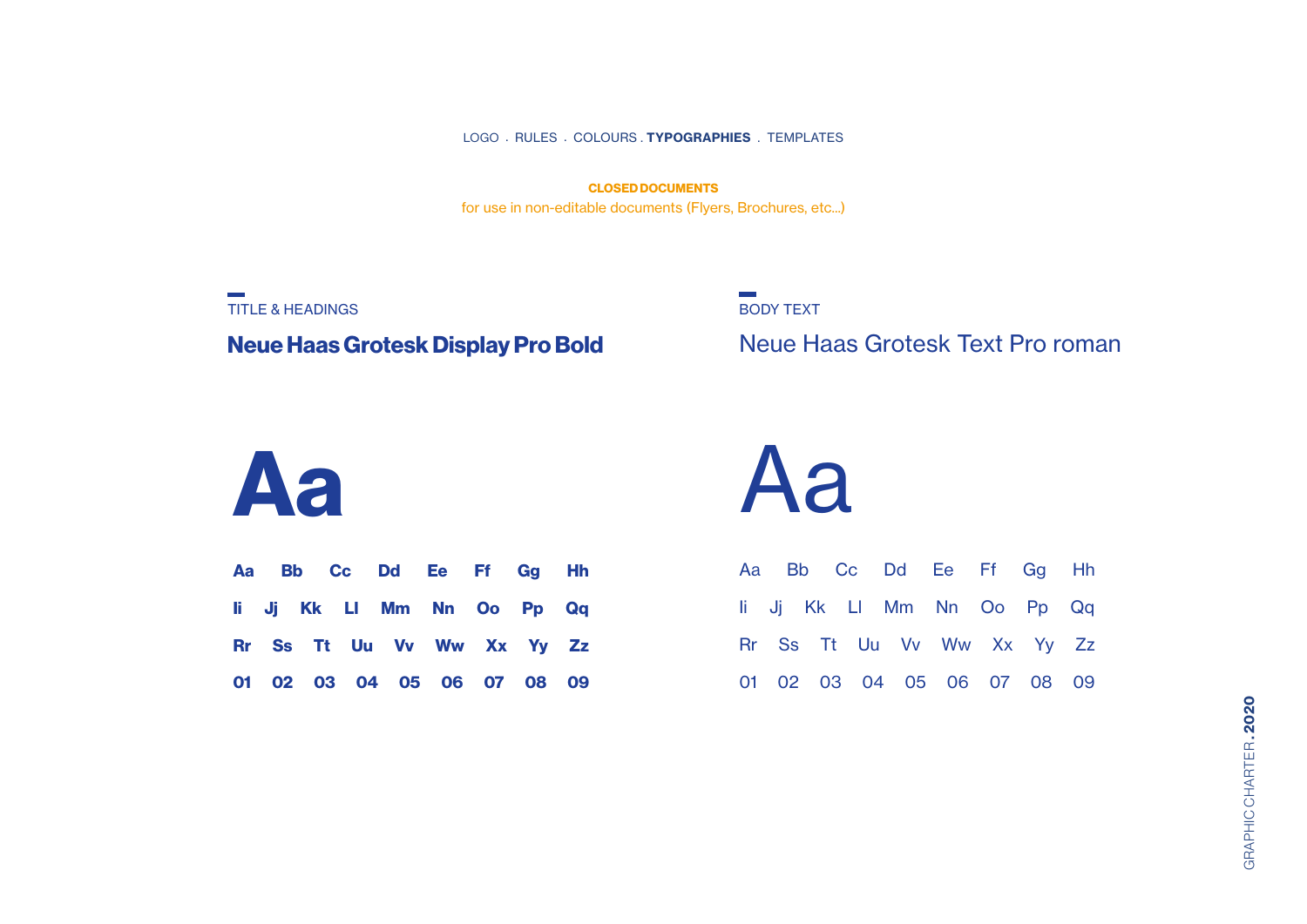#### TEMPLATE FOR LETTERS TEMPLATE FOR REPORTS/PRESS RELEASES

**Contract** 

#### $\sim$ Arial - 9pt **M-RAZISHME** Arial - 10pt **UNIVERS** UNIVERSEH It was that in the class finally Arial - 9pt **All Bearing** use this section to Lawrence indicate recipient Luxeman, 1 January 1988 | Suiteas de l'August<br>| Kalifornia (1979)<br>| Limitaria **London Court 100** 3 Funka in Criticiani<br>CRI Extrauristante Arial - 9pt Arial - 9pt **Basist Forest** Press Bracket Through insert the Arial Bold - 11pt Note and Continuation or more uses it masses tradicable defined temporal subsets and supply constraints record and continuation of the same dependent of the same of the same of the same of the same of the same of the same local university's too as Concorner at our completence industrialed around The contribution of the contribution of the contribution of the contribution of the contribution of the principal contribution of the contribution of the contribution of the contribution of the contribution of the contrib address Arial - 10pt struction of Subra Teracles. to sun. **British** painters for the paint water station assistant presidential a guarantee inclusor related. Suppose the main endepticals such a subject to the interpretations and of the first contained of the first state of the late of the late of the state of the state of the state of the state of the state of the state of the Dependant modulation with involvemental system exhibition of directs STORY WAS ARRESTED FOR STATISTICS AND ANNOUNCED AND INTERNATIONAL AND COMPANY. materials are polynomial and all paid three as emitted for the control procedure of the paid three as emitted for the control of the control of the control of the control of the control of the control of the control of th integral tart are determined too. arkstor? armount John Plangt 山口城 University Director Arial - 9pt $\overline{\phantom{a}}$ DECARTED - hydrogen space have enjoy for both dentitionary is on diverse of 10 MATERIAL Excess Class this work for Carl and Haracky to an after at all 10 三十二 典  $\frac{\text{min.} \ln \pi}{\text{min.}}$  $\Phi =$  $L$  hhu $\ldots$  $\Phi =$ 血 noi.lu  $\perp$  hhu $\ldots$ 计 Do not remove any logos Do not remove any logos

GRAPHIC CHARTER.2020 GRAPHIC CHARTER **. 2020**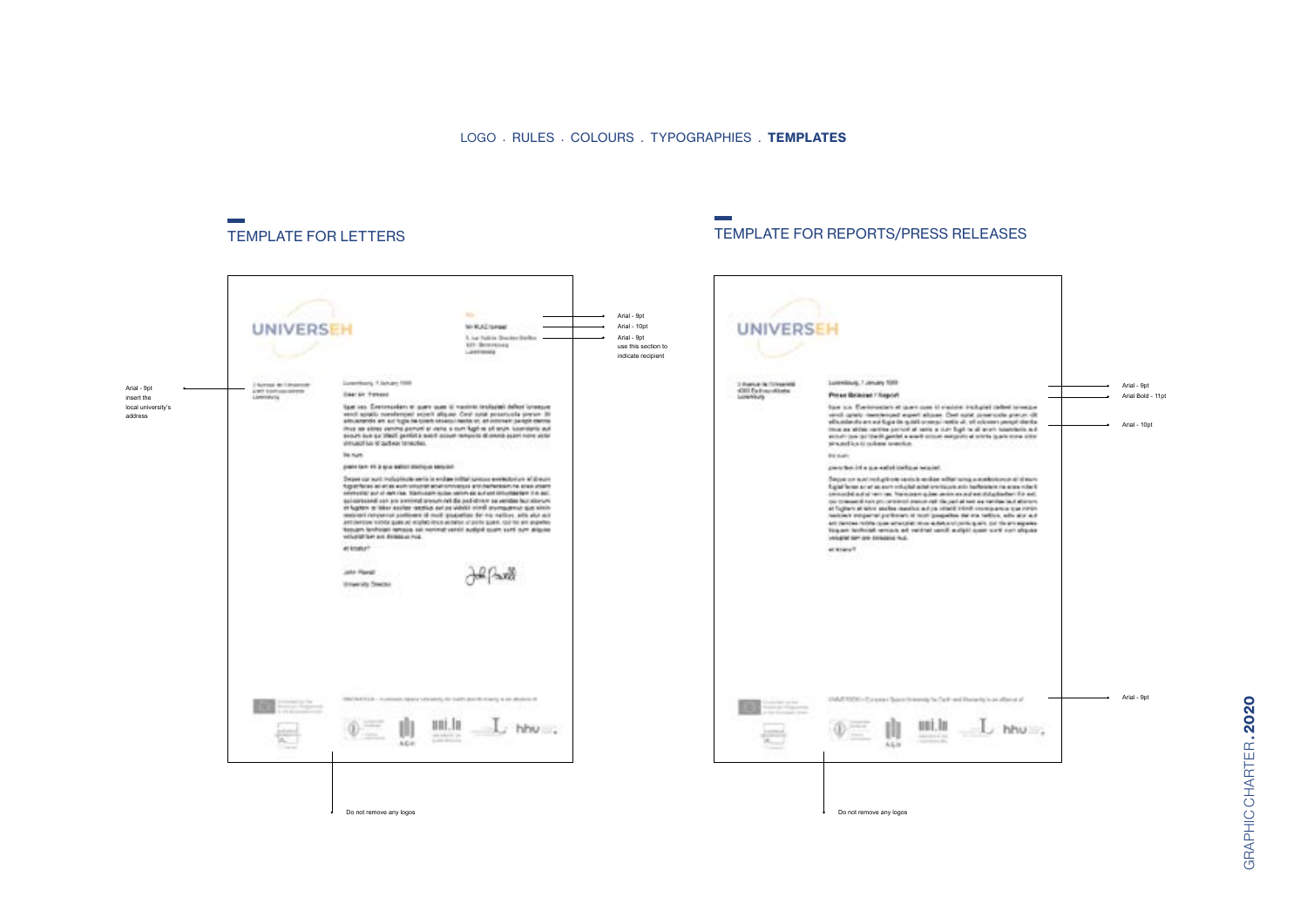